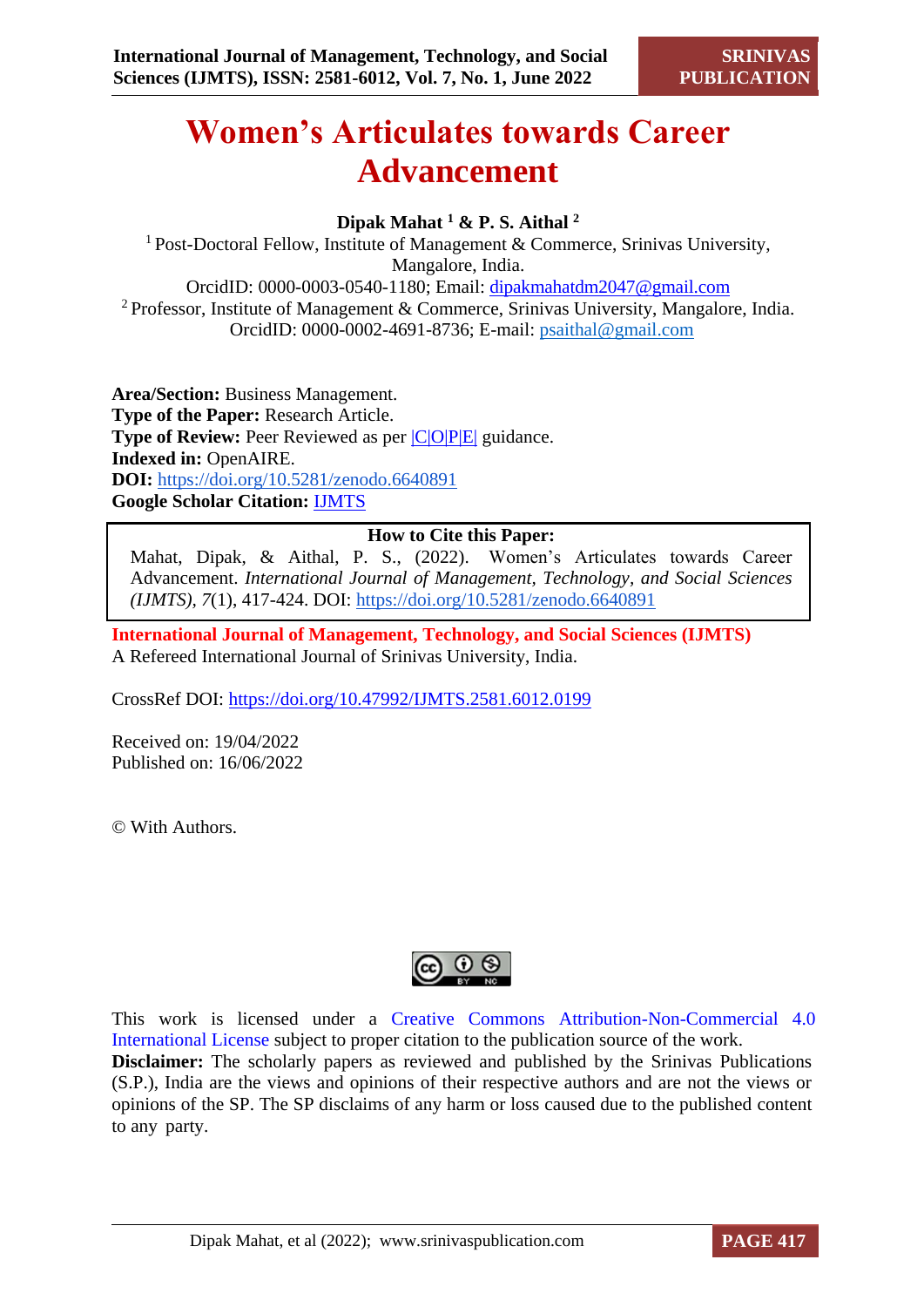# **Women's Articulates towards Career Advancement**

**Dipak Mahat <sup>1</sup> & P. S. Aithal <sup>2</sup>**

<sup>1</sup> Post-Doctoral Fellow, Institute of Management & Commerce, Srinivas University, Mangalore, India.

OrcidID: 0000-0003-0540-1180; Email: dipakmahatdm2047@gmail.com

<sup>2</sup> Professor, Institute of Management & Commerce, Srinivas University, Mangalore, India. OrcidID: 0000-0002-4691-8736; E-mail: [psaithal@gmail.com](mailto:psaithal@gmail.com)

# **ABSTRACT**

**Purpose:** *Professional engagement among women is growing at the same rate as that of men. The shortage of women in key governance roles and decision-making positions has been the most controversial issue. Based on this statement the foremost aim of the study is to explore how managerial women feel about their career advancement and compare their views on career advancement with those of respondents with nuclear or joint families.*

**Design/Methodology/Approach:** *The present study adopted a quantitative research methodology including managerial level women as participants.*

**Findings/Result:** *The findings reveal that women in public organizations are optimistic about their career advancement; that their organizations have strong policies and procedures in place to help women rise to higher levels of employment. However, men's networks, the low number of women in higher-level positions in organizations, and the necessity to do better work than male acquaintances to be promoted were barriers to their professional empowerment. In addition, when it comes to career advancement, singles and joint families have opposing viewpoints.*

**Originality/Value:** *The study contributes by examining female managerial personnel' perceptions of their career advancement in Nepal's public sector. The results of the study show that there are considerable differences in family types when it comes to job advancement.*

**Paper Type:** *Research paper*

**Keywords:** Articulates, Career advancement, Government-owned organization, managerial, Women,

# **1. INTRODUCTION :**

Despite traditional housewife roles, women have been participating to the professional job sector in recent decades (Kumara, 2018) [1]. Women have broken down conventional gender barriers in a variety of professions, including academia, the workforce, public events, the corporate sector, and education (Chaudhary, 2020) [2]. Women's contributions to the advancement of a country are crucial (Singh, Saharan, & Bhat, 2021) [3]. Women are becoming a more important component of today's economy, and their income and purchasing power are key to the overall health of the economy (Bhatnagar & Jain, 2014) [4].

Women, who make up half of the population, have long been recognized as needing active participation in planning and decision-making at both the national and international levels (Joshi, 2011) [5]. Organizations, governments, and policy-making organizations have attempted to address this issue with various projects and interventions, based on data demonstrating the favorable impact of gender diversity on organizational and financial performance (Bhide & Tootell, 2018) [6]. It is still a matter of concern for women to have the same right to work, be paid equally, and have leadership roles (Lahti, 2013) [7]. However, women are disproportionately represented at the lowest and middle levels of management, and their participation at the senior and top levels of management remains exceedingly low, is reason for worry (Buddhapriya, 2009) [8]. Even as the percentage of female employment continues to rise, it is important to note that there are some issues with women's professional growth that should not be overlooked. The lack of women in most leadership roles in decision-making positions has been the most contentious issue in the last 10 years (Kuruppuarachchi & Surangi, 2019) [9].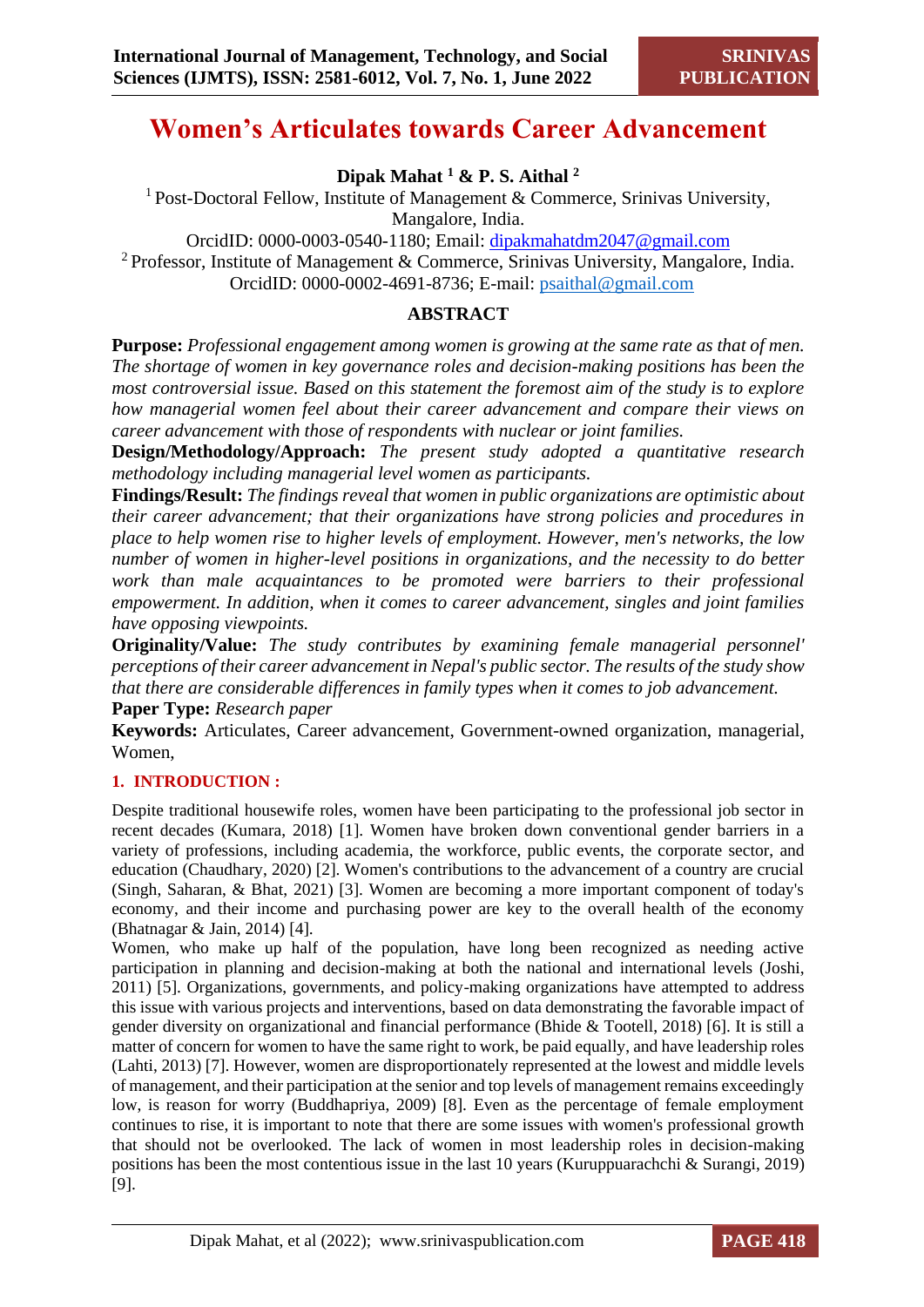# **2. OBJECTIVES :**

To access the articulate of managerial women regarding their career advancement. To identify the different views between family types towards career advancement.

# **3. HYPOTHESIS :**

 $H<sub>01</sub>$ : There is no significant difference between the view of the nuclear family and joint family respondents towards career advancement.

# **4. LITERATURE REVIEW :**

A study was undertaken to look at the obstacles that women face when it comes to advancing their careers. The influence of the obstacles on female career growth was investigated using a causal effect research method in this study. The study gathered data from female school teachers in the Kathmandu valley using a judgmental sampling approach. The data was analyzed using multiple regression analysis techniques. The findings of the data analysis, the family issue has impacted the career growth of female school teachers (Maharjan, 2021) [10].

Research into the UK hospitality industry is being conducted in order to investigate the factors that enable women to advance in their careers. It was found that while women have improved their career prospects within UK hospitality organizations, there is still a considerable amount of work to be done with regard to employment policies and practices that enable their career advancement, including proactive and transparent gender equality measures; family-friendly practices; personal development plans; and support networks(Calinaud, Kokkranikal, & Gebbels, 2021) [11].

Through the perspective of the intelligent career framework, the research intends to investigate female engineers' experiences navigating their careers and their views of professional development impediments. This study's in-depth interviews were done with female engineers in the United Kingdom, and the data was analyzed using template analysis. The findings reveal a considerable and systematic prejudice against women's career progression, which is exacerbated by gender preconceptions in the workplace and an implicitly gendered organization, which obstructs the development of the three skills required for success (Yates & Skinner, 2021) [12].

Career progression of female professors at public universities was investigated. Thematic analysis was utilized to analyze data in this study. According to the data, only a small percentage of female academics have advanced to senior positions, while the majority are still striving to advance. Their shortcomings were linked to gender stereotypes, social beliefs, and established gender roles. In general, the study adds to the body of information and literature on female academic career advancement, which has been under-researched, particularly in Tanzania (Tarimo & Swai, 2020) [13].

Fapohunda executed a study on the effect of the glass ceiling on women's career advancement. A selfadministered questionnaire was used to collect data from 480 people. In order to analyze the data, descriptive and inferential statistics were used. The findings show a somewhat unfavorable association between the glass ceiling and women's career development, as well as confirmation that personal, organizational, and cultural aspects all have a substantial impact on women's career advancement (Fapohunda, 2018) [14].

Various factors complicate women's career advancement and continuity in corporate India. The study investigates the factors influencing the development of women leaders within Indian organizations. The results from a qualitative study of Indian women managers and supervisors shed light on the antecedent social-psychological aspects of women leadership. These can be summarized into three main categories: intrapersonal, interpersonal, and organizational (Datta & Agarwal, 2017) [15].

From the perspective of Thai female executives, the research looked at the hurdles to professional growth. Data were collected through semi-structured interviews with 30 female senior executives. Individual, interpersonal, organizational, and social variables all had a role in career hurdles, according to the findings. Personality qualities such as emotionality, work-family balance challenges, and a lack of professional desire were all linked to individual circumstances. Difficult job connections and the old boys' network were among the interpersonal variables. Discriminatory organizational culture and human resource management are problems at the organizational level (Napasri & Yukongdi, 2015) [16].

Various national and international studies on women's career advancement have been conducted, but none of them have addressed the articulate and distinct differences between nuclear and joint family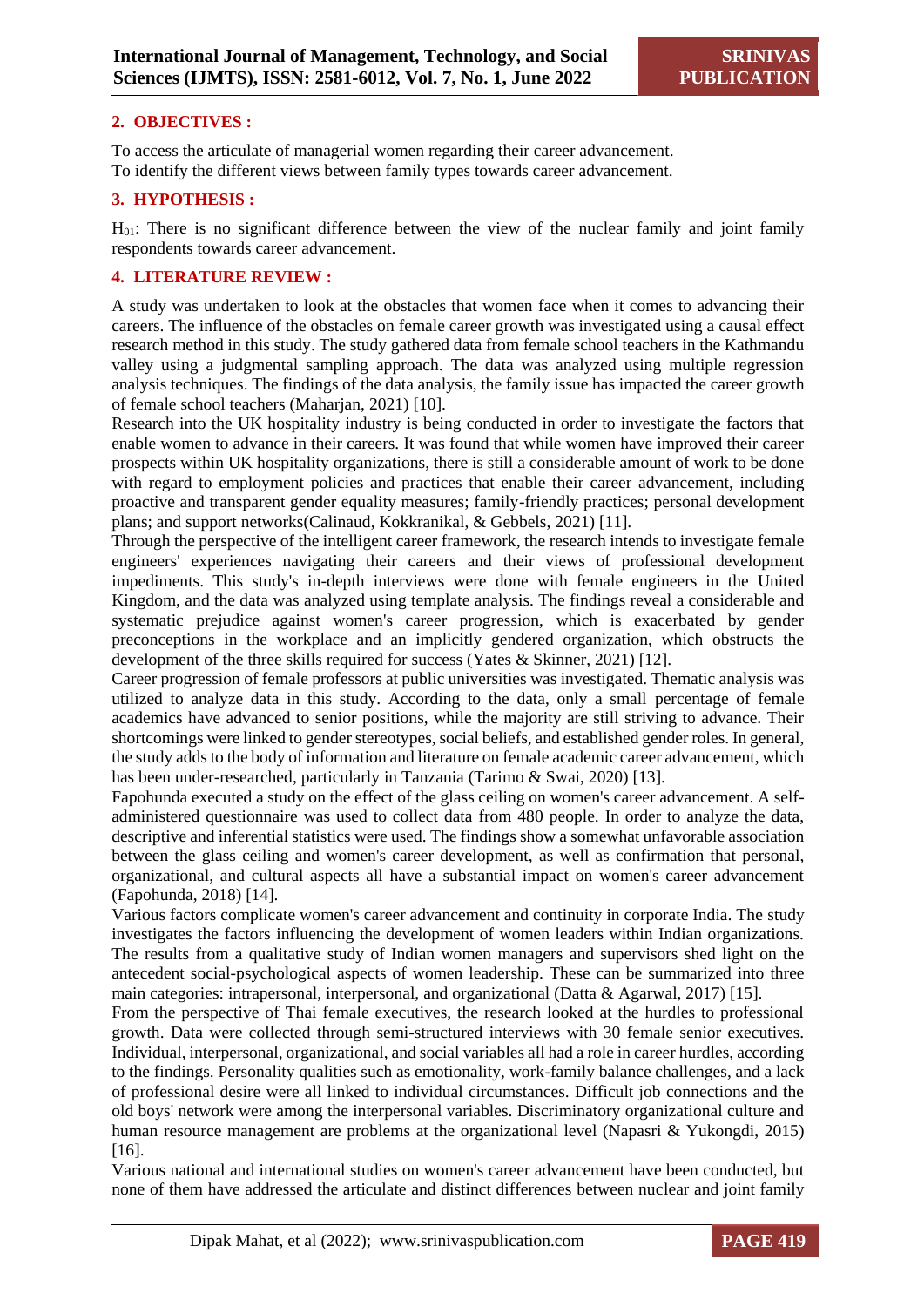views of managerial women in relation to their career advancement in Nepalese government-owned organizations.

## **5. METHODOLOGY :**

This study is objective in nature. In Nepal's Kathmandu district, the study was carried out at four public organizations. The study's purpose and methods were explained to female managerial level employees who belong to Nepal Oil Corporation Ltd, Rastriya Beema Corporation, Agricultural Development Bank Ltd., and Nepal Doorsanchar Company Ltd. Data were collected between April 5th and April 28th, 2022. To meet the research aims, individuals were chosen using a simple random selection method. To calculate the sample, the following formula was utilized.

Sample size = 
$$
\frac{z^2 \times p(1-p)}{e^2}
$$

$$
1 + (\frac{z^2 \times p(1-p)}{e^2N})
$$

N = population size (45) • e = Margin of error (5%) • z = 1.65, 39 women who volunteered to participate in the study. In this study, a Likert-scale questionnaire with a structured format was used (Joshi, Kale, Chandel, & Pal, 2015) [17]. The data was analyzed using the t-test, frequency, percentage, mean, and standard deviation in SPSS (20 versions). Researchers used Cronbach's Alpha to assess the reliability of data.

| <b>Reliability Statistics</b> |            |  |  |  |  |  |
|-------------------------------|------------|--|--|--|--|--|
| Cronbach's                    | N of Items |  |  |  |  |  |
| Alpha                         |            |  |  |  |  |  |
|                               | 53         |  |  |  |  |  |

The data's Cronbach's alpha value was 0.929, suggesting that it was of high quality (Gliem&Gliem, 2003) [18]. By obtaining consent from responders, ethical norms, and participant privacy, ethical problems were also examined.

#### **6. RESULTS AND DISCUSSION :**

# **6.1 Demographic Information:**

**Table1:** Demographic Information

| <b>S. No.</b>                 | <b>Demographic</b>    | <b>Results</b>  |             |                      |                | <b>Total</b> |  |  |
|-------------------------------|-----------------------|-----------------|-------------|----------------------|----------------|--------------|--|--|
| 1.                            | Education             | <b>Bachelor</b> | Master      | M.Phil<br>PhD        |                |              |  |  |
|                               | level                 | $7(17.9\%)$     | 28(71.8%)   | $2(5.1\%)$           | $2(5.1\%)$     | 39(100%)     |  |  |
| 2.                            | <b>Marital Status</b> | Unmarried       | Married     | Divorce              |                |              |  |  |
|                               |                       | $5(12.8\%)$     | 33(84.6%)   | $1(2.6\%)$           |                | 39(100%)     |  |  |
| 3.                            | Family types          | Joint Family    |             | <b>Single Family</b> |                |              |  |  |
|                               |                       | 13 (33.3%)      |             | 26(66.7%)            | 39(100%)       |              |  |  |
| 4.                            | Job position          | Special         | First class | Second               | Third          |              |  |  |
|                               | level                 | class           | $5(12.8\%)$ | class                | class          | 39(100%)     |  |  |
|                               |                       | $1(2.6\%)$      |             | $27(69.2\%)$         | $6(15.4\%)$    |              |  |  |
| <b>Descriptive Statistics</b> |                       |                 |             |                      |                |              |  |  |
|                               | N                     | Minimum         | Maximum     | Mean                 | Std. Deviation |              |  |  |
| Work                          | 39                    | 3.00            | 30.00       | 16.0513              | 6.77048        |              |  |  |
| experience                    |                       |                 |             |                      |                |              |  |  |
| Age                           | 39                    | 26.00           | 54.00       | 41.0513              | 7.35544        |              |  |  |

Source: Field Study, 2022

In this study, 71.8% of women qualify as master's degree holders, 17.9% as bachelor's degree holders, 5.1% as MPhils and 5.1% as PhDs. In the same way, 84.6% of women were married, 12.8% were single, and 2.6% were divorced. In terms of family types, 66.7% belong to single/nuclear families and 33.3% belong to joined families. With regards to Job position level, 69.2% of respondents belong to the second class, 15.4% to the third class, 12.8% to the first class, and only 2.6% belong to the special class.

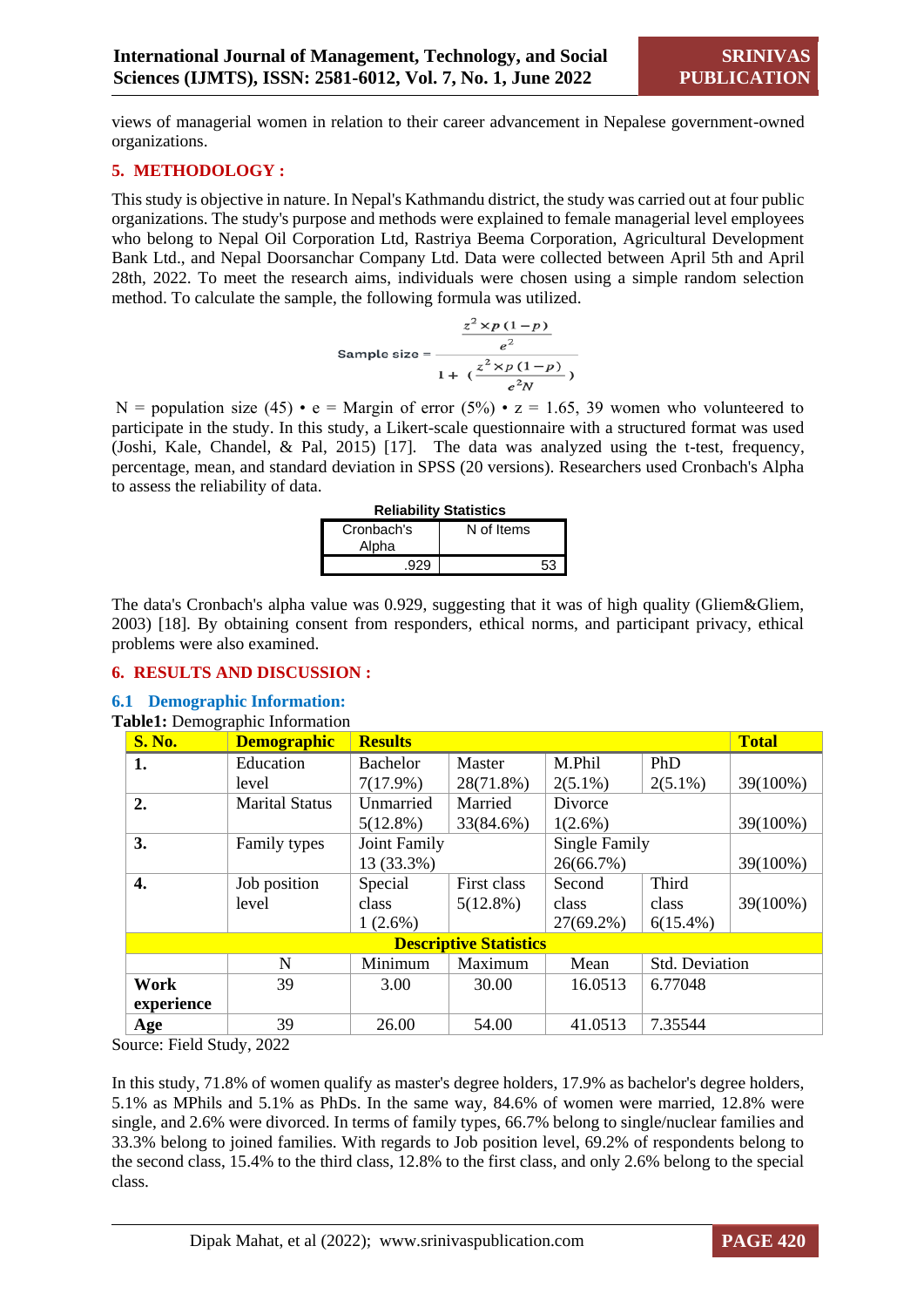A government-owned organization's women employees had a minimum experience of 3 years and a maximum experience of 30 years with a mean value of 16.05. For this study, the minimum age of respondents is 26 years, and the maximum age is 54 years, with a mean value of 41.05.

## **6.2 Women Articulates towards Career Advancement:**

A person's developmental process throughout the course of his or her life is referred to as a career. Organizations provide career possibilities to their employees so that they can improve professionally by moving vertically, horizontally, or linearly and occupying a succession of jobs at work (Jáuregui & Olivos, 2018) [19]. Career Advancement may be described in terms of their capacity to expect professional advancement chances and opportunities, as well as their level of title promotion (Osch & Schaveling, 2017) [20]. The system and mechanisms are in place to encourage successful development through the system in order to address long-term demands. This can boost their ability to raise their professional level, compete in the workplace, and advance their career options (Liu, Shen, & Gao, 2020) [21]. The thoughts of Nepalese government-owned organization women employees were gathered based on the preceding paragraph.

| <b>S.</b>      | <b>Articulates</b>                                            | <b>Mean</b> | Std.             |
|----------------|---------------------------------------------------------------|-------------|------------------|
| N.             |                                                               |             | <b>Deviation</b> |
| $\mathbf{1}$   | In my organization, women have to perform better than their   | 2.76        | 1.51             |
|                | male counterparts to be promoted to the same position.        |             |                  |
| $\overline{2}$ | In my organization, the men's network hinders women's         | 2.97        | 1.28             |
|                | possibilities for advancement to higher positions             |             |                  |
| 3              | In my organization, Women are discouraged to apply for higher | 3.89        | 1.09             |
|                | level positions.                                              |             |                  |
| $\overline{4}$ | In my organization, less number of women climbing the         | 2.43        | 1.23             |
|                | corporate ladder and obtaining higher positions.              |             |                  |
| 5              | In my organization, men and women are treated unequally.      | 3.23        | 1.26             |
| 6              | A woman cannot become a Higher level administrator in the     | 3.87        | 1.08             |
|                | future, according to the way my organization functions.       |             |                  |
| $\overline{7}$ | Men and women have no equal opportunity for career            | 3.12        | 1.36             |
|                | advancement in my organization.                               |             |                  |
| 8              | Women have no plenty of opportunity to progress to top higher | 3.3         | 1 1 7            |
|                | positions in my organization.                                 |             |                  |

#### **Table 2:** Women Articulates towards career Advancement

Source: Field Study, 2022

Respondents were asked "women have no plenty of opportunity to progress to top higher positions" in their organization where mean value was 3.3, this indicate that there is plenty of opportunity to progress to top position in Nepalese state owned organization. Similarly, respondents were questioned that men and women have no equal opportunity for the career advancement in the organization in this section mean value was 3.3 which means there is equal opportunity for both men and women regarding career advancement in their organization. Meanwhile, in the question a woman cannot become a higher level administrator in the future, according to the way in their organization function here mean value was 3.87, this show that organization function can uplift women towards higher level administrator in future. Likewise respondents were asked does your organization treat men and women equally here mean value was 3.23 it represent that there is no discriminate among men and women with in the Nepalese stated owned organization. Identically, in the question less number of women climbed the corporate ladder and obtaining higher position in their organization here mean value was 2.43, this display that the given sentence is true. Comparably, respondents were requested to mark on the women are discouraged to apply for the higher level position in the organization, in this the mean value was 3.89 which explain organization encourage women to apply for the higher position. Simultaneously, respondents were asked if the men's network hinders women's possibilities for the advancement to the higher positions in their organization in this mean value was 2.97 this show that majority of women believed that men's network play hinders roles to advancement women career towards higher position. To conclude, the mean value in the question is 2.76, meaning that women think that their female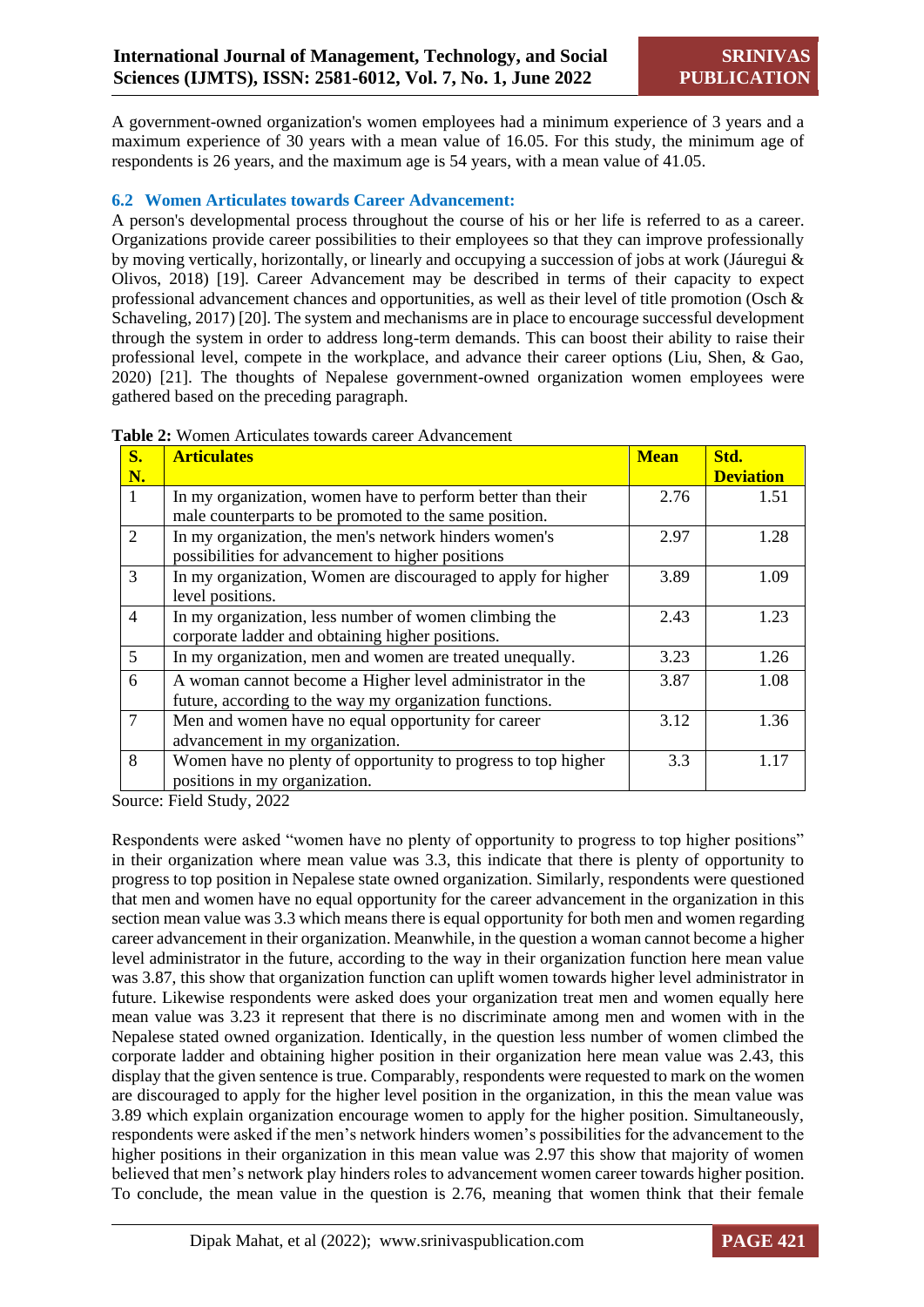counterparts should perform better than their male counterparts to be promoted.

#### **6.3. Family types View towards career advancement:**

Family impact is one of those aspects that has gotten a lot of attention lately. People are more likely to seek help from their family, at least at first, it is vital for counseling psychologists to have a better grasp of the impact of family on job development so that they can help people make better decisions (Fouad, Kim, Ghosh, Chang, & Figueiredo, 2015) [22]. Family structure varies across cultures and its influence on career conception varies as well. It is crucial to understand how these factors interact. Based on this study one can measure the difference between nuclear and joint family views towards their career advancement.

| <b>Group Statistics</b>         |           |                      |      |                              |        |                |        |            |                 |      |
|---------------------------------|-----------|----------------------|------|------------------------------|--------|----------------|--------|------------|-----------------|------|
| CA                              |           | Family               |      | ${\bf N}$<br>Mean            |        | Std. Deviation |        | Std. Error |                 |      |
|                                 |           | types                |      |                              |        |                |        |            | Mean            |      |
|                                 |           | Joint                |      | 13                           | 3.2115 |                | .91484 |            | .25373          |      |
|                                 |           | Family               |      |                              |        |                |        |            |                 |      |
|                                 |           | Single               |      | 26                           | 3.1971 |                | .92004 |            | .18043          |      |
|                                 |           | Family               |      |                              |        |                |        |            |                 |      |
| <b>Independent Samples Test</b> |           |                      |      |                              |        |                |        |            |                 |      |
|                                 |           | Levene's             |      | t-test for Equality of Means |        |                |        |            |                 |      |
|                                 |           | Test for             |      |                              |        |                |        |            |                 |      |
|                                 |           | Equality of          |      |                              |        |                |        |            |                 |      |
|                                 |           | Variances            |      |                              |        |                |        |            |                 |      |
|                                 |           | $\mathbf{F}$         | Sig  | $\mathbf t$                  | df     | Sig.           | Mean   | Std.       | 95%             |      |
|                                 |           | $\ddot{\phantom{0}}$ |      |                              | $(2 -$ | Differenc      | Error  | Confidence |                 |      |
|                                 |           |                      |      |                              |        | tailed)        | e      | Differe    | Interval of the |      |
|                                 |           |                      |      |                              |        |                | nce    | Difference |                 |      |
|                                 |           |                      |      |                              |        |                |        |            | Lowe            | Upp  |
|                                 | Equal     | .112                 | .739 | .046                         | 37     | .963           | .01442 | .31195     | $\mathbf{r}$    | er   |
|                                 | variances |                      |      |                              |        |                |        |            | $-0.61765$      | .646 |
| $\mathsf{C}$                    | assumed   |                      |      |                              |        |                |        |            |                 | 49   |
| A                               | Equal     |                      |      |                              |        |                |        |            |                 |      |
|                                 | variances | .046                 |      |                              | 24.231 | .963           | .01442 | .31135     |                 |      |
|                                 | not       |                      |      |                              |        |                |        |            | $-.62784$       |      |
|                                 | assumed   |                      |      |                              |        |                |        |            |                 | .656 |
|                                 |           |                      |      |                              |        |                |        |            |                 | 69   |
|                                 |           |                      |      |                              |        |                |        |            |                 |      |

|  | Table 3: Family types View towards career advancement. |  |
|--|--------------------------------------------------------|--|
|  |                                                        |  |

Source: Field Study, 2022

As the data in Table 4.8 demonstrate, the Levene Equality Test is not significant because it indicates that the p-value is 0.739 which confirms that the row of 'Equal variances assumed' so the study has taken the significant value of t-test of the same row. Joint family and Single family ( $t=$  .046,  $df=$  37, p-value=0.963), there is no significant difference in mean value at the 5% meaning level. It indicates that the Family type is not related to Career Advancement.

# **7. CONCLUSION :**

Women's professional engagement is increasing at the same rate as men's. However, in the last ten years, the paucity of women in important leadership and decision-making roles has been the most controversial problem. The purpose of this study is to learn how managerial women feel about their job progression and to compare and contrast the views of nuclear and joint family respondents on career advancement. The findings of this study indicated that in studies public organizations, fewer managerial employees achieve higher levels of management. To be promoted, women must outperform their male counterparts in the same position. The male network is one of the most important factors preventing women from advancing in their careers; additionally, the majority of women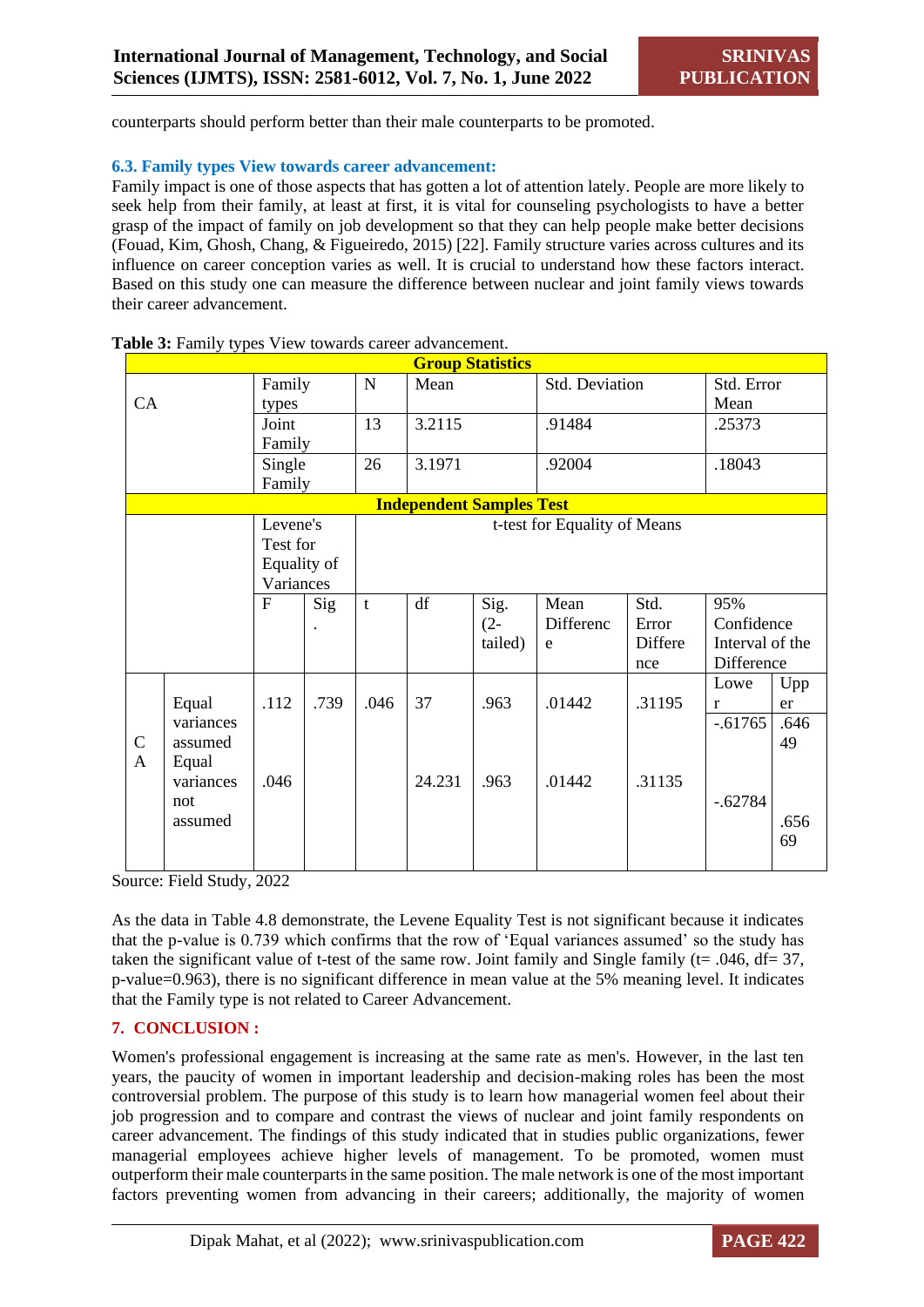respond that there is a higher level of encouragement for women to advance in their organizations, and their organizations have better policies and programs to uplift women in higher positions, the system of gender discrimination is now close to being abolished. Likewise, both men and women have equal opportunities for advancement in their organizations. As a consequence of the findings, it can be concluded that public organizations have developed their employee career ladders without bias, respondents stated that their company has protected their professional advancement. Similarly, the findings of the Levene Equality Test show that nuclear and combined families have different perspectives on career advancement. This indicates that single family members have more housework to do than nuclear family members, despite the fact that joint family members have a greater effect on women's professions than single family members.

# **8. LIMITATIONS OF STUDY :**

The study covers only four public organization within the Kathmandu district so, the result cannot be generalized.

# **9. ACKNOWLEDGEMENT :**

The author is thankful to all the respondents, Dr. Tara Parsad Gautam and Dr. Srijana Pant for helping to collect data.

#### **REFERENCES :**

- [1] Kumara, R. (2018). Career development of women in the hotel industry: An Overview. *Journal of Applied and Natural Science, 10(1), 330-338. [Google Scholar](https://core.ac.uk/download/pdf/158353803.pdf)*
- [2] Chaudhary, S. (2020). Career Progression of Women Employees in Service Sector: Lessons from Literature Review. *International Journal of Mechanical and Production Engineering Research and Development, 10(3), 13059-13066. [Google Scholar](http://www.tjprc.org/publishpapers/2-67-1600152824-1248IJMPERDJUN20201248.pdf)*
- [3] Singh, P., Saharan, T., & Bhat, M. Y. (2021). Does Workplace Issues Influence Women Career Progression? A Case of Indian Airline Industry. *Research in Transportation Business & Management*, 1-8. [Google Scholar](https://www.sciencedirect.com/science/article/abs/pii/S2210539521000821) ×
- [4] Bhatnagar, S., & Jain, P. K. (2014). Career Development of Women Executives in Information Technology Sector. *International Journal of Science and Research, 3*(5), 277-280[.Google](https://www.ijsr.net/archive/v3i5/MDIwMTMxNzQy.pdf)  [Scholar](https://www.ijsr.net/archive/v3i5/MDIwMTMxNzQy.pdf) $\lambda$
- [5] Joshi, A., Kale, S., Chandel, S., & Pal, D. K. (2015). Likert Scale: Explored and Explained. *British Journal of Applied Science & Technology, 7(4), 396-403. [Google Scholar](https://www.researchgate.net/publication/276394797_Likert_Scale_Explored_and_Explained)* $\lambda$
- [6] Bhide, V., & Tootell, B. (2018). Perceptions of sponsoring as a career advancement tool for women: Are they different in Europe? *International Journal of Evidence Based Coaching and Mentoring, 16*(1), 3-19. [Google Scholar](https://radar.brookes.ac.uk/radar/items/dd8c0f2c-c7fd-4a1e-a98a-366d0ada8d34/1/) $\lambda$
- [7] Lahti, E. (2013). Women and Leadership: Factors that Influence Women's Career Success. *Female leaders' reflections on their career development and leadership*. Lahti University of Applied Sciences. [Google Scholar](https://www.theseus.fi/bitstream/handle/10024/66172/Lahti_Elsi.pdf.pdf)  $\times$
- [8] Buddhapriya, S. (2009). Work-Family Challenges and Their Impact on Career Decisions: A Study of Indian Women Professionals. *VIKALPA, 34*(1), 31-46. [Google Scholar](https://citeseerx.ist.psu.edu/viewdoc/download?doi=10.1.1.601.3170&rep=rep1&type=pdf)
- [9] Kuruppuarachchi, K. A., & Surangi, H. A. (2019). The Glass Ceiling and Women Career Advancement: A Study Based on Ready – Made Garment Industry in Sri Lanka. *Kelaniya Journal*  of Management, 8(2), 18-39. [Google Scholar](https://kjm.sljol.info/articles/abstract/10.4038/kjm.v8i2.7581/)<sup> $x$ </sup>
- [10] Maharjan, S. (2021). Individual, Family Factors and Career Development of Female School Teachers. *The Journal of Nepalese Business Studies, 14*(1), 108-117. [Google Scholar](https://www.nepjol.info/index.php/JNBS/article/view/41497) $\lambda$ <sup>7</sup>
- [11] Calinaud, V., Kokkranikal, J., & Gebbels, M. (2021). Career Advancement for Women in the British Hospitality Industry: The Enabling Factors. *Work, Employment and Society, 35*(4), 677- 695. [Google Scholar](https://gala.gre.ac.uk/id/eprint/29706/) $\lambda$
- [12] Yates, J., & Skinner, S. (2021). How do female engineers conceptualise career advancement in